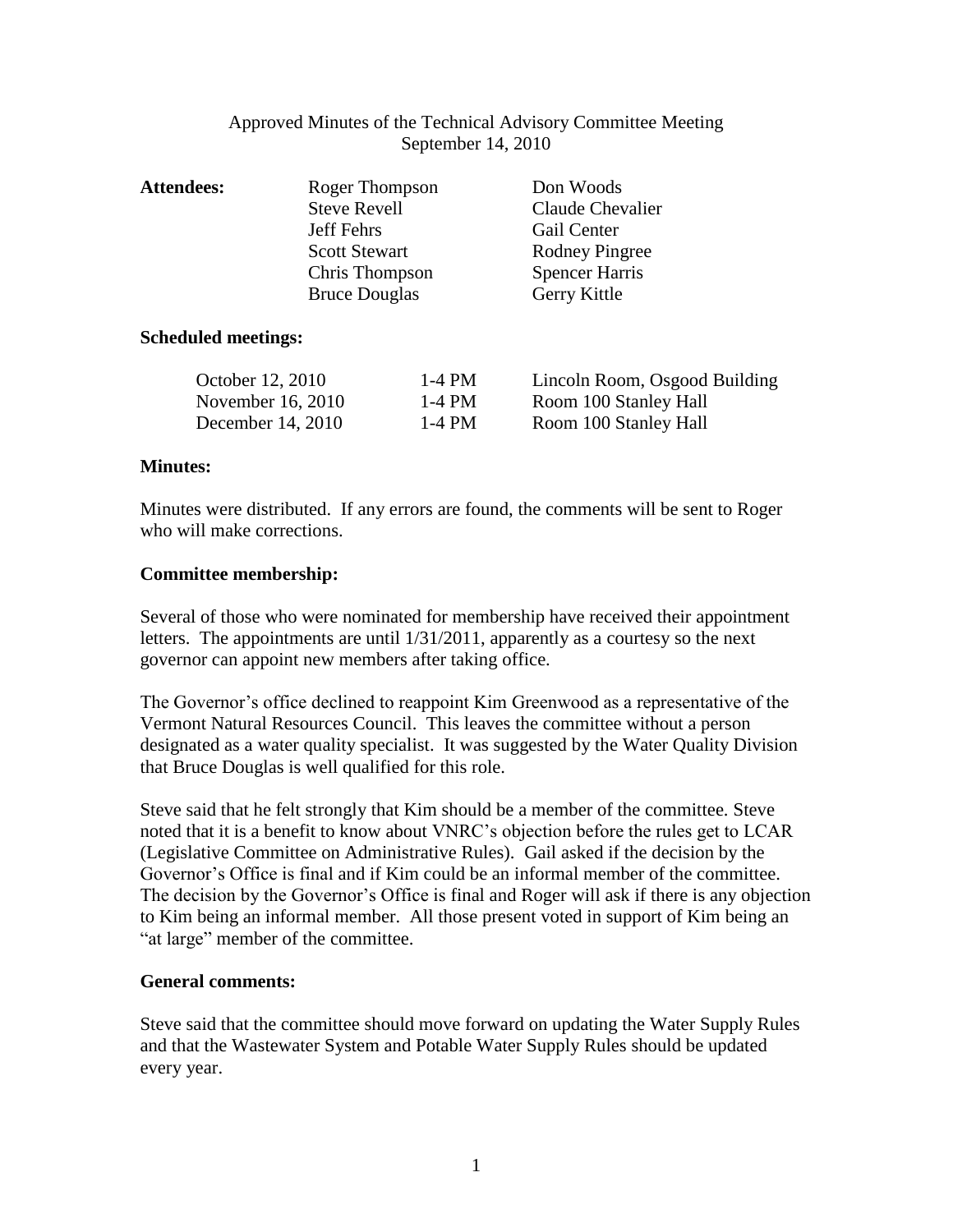## **Water Supply Rules:**

A motion was made to approve the changes in the isolation distances between water supplies and other items as shown in the current draft prepared by Scott. Steve proposed to amend the section related to reductions in isolation distance which could be granted when adequately supported by a hydrogeologic analysis. He proposed that such reductions, for new projects be limited to a maximum reduction of 50% of the usual isolation distance. Steve also noted that because the prescriptive rules cannot anticipate every situation the numbers are conservative and therefore the process to make a site specific reduction needs to be simple, up-front, and quick. The Committee voted on the amended motion with 10 members in favor, none opposed, and one abstention.

Bruce provided an overview of the two year time of travel concept based on literature review of virus survival in groundwater. This concept was included in the 1982 wastewater rules.

## **Overshadowing from well and wastewater isolation distances:**

The draft work plan, dated September 9, 2010 was reviewed and discussed. Chris asked if the work plan is acceptable or if it needs to be revised. It was decided to move forward with the existing draft for now.

One question is how much does it cost to comply with the existing statutory requirement? Steve said that he now agrees with Spencer about the cost of the notification process. Spencer said that there is extra cost in preparing the plans, in some cases more survey work is needed, and then there is significant copying and mailing costs that depend on the number of neighbors who must be notified. This can run into several hundred dollars of new costs. Don agreed that the new requirement adds a significant amount of cost. Steve noted that some regional offices are asking for notification of neighbors even when there is both municipal water and wastewater systems serving the property. Steve is also very concerned about the implications of the current approach as it may lead to requiring a public process for all permits.

### **Discussion of current isolation distances**:

Bruce reviewed the history of isolation distance revisions made to the Water Supply Rules in 1992. Bruce noted that the 1982 Rules indicated that the 2 year time of travel concept applied to all wells because the prescriptive isolation distances were based on an assumption that flow from the leachfield was away from the well. When the flow was not away from the well, a hydrogeologic calculation showing a 2 year time of travel was specified in the rules. This applied to all wells, including bedrock wells, though the regional offices were not generally requiring a hydrogeologic study for bedrock wells. Bruce and David Cotton, using a public participation process involving designers, researched existing isolation distances for Vermont and several other states. There was no technical basis for the existing isolation distances. Bruce and David then looked at the 2 year time of travel concept that was in the 1982 Vermont Rules and determined that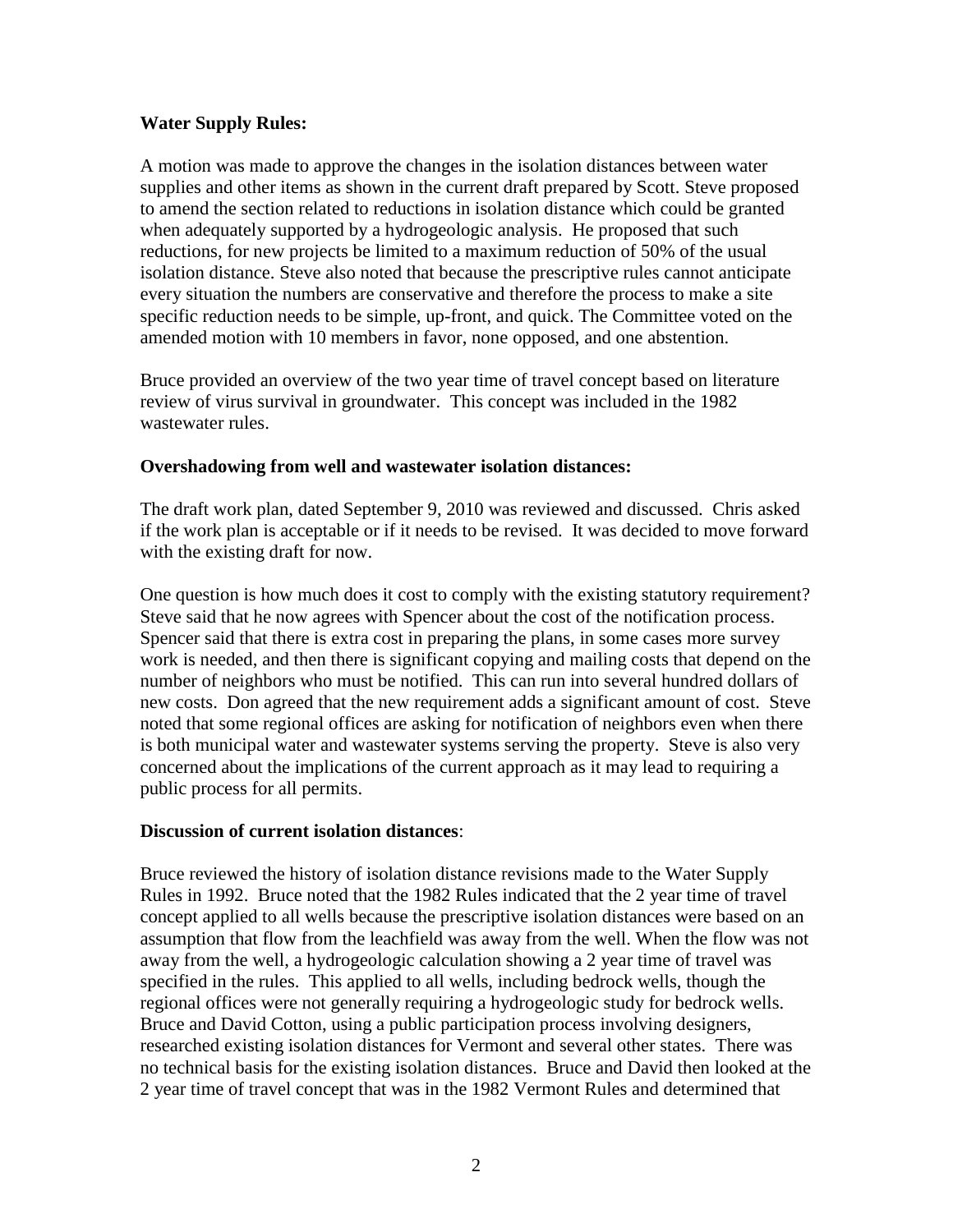there is a scientific basis for that number. They then considered revisions to the rules that would incorporate the concept but make it more practical than doing a hydrogeologic analysis for every project. They looked at several existing studies and concluded that for bedrock wells, a distance of about 200' seemed to be sufficient to ensure a low risk of pathogens reaching the well. Bruce and David also consulted with Bill Bress at the Vermont Department of Health who supported a prescriptive isolation distance of 200' to drilled wells and 500' to shallow wells when the leachfield was upslope of the well. Based on this work, the 1992 Water Supply Rules incorporated the changes which resulted in increase separation distances from upslope leachfield. The new areas have an elongated shape now described as being a well shield.

Bruce said that a couple of years ago he reviewed some of the more recent literature and found studies showing that viruses have been detected in groundwater at significant distances from leachfields though the literature indicates the 200' distance to bedrock wells appears to provide good protection.

There are some other issues related to well isolation distances that may be emerging. Roger said that Rep. David Deen had e-mailed him asking for information about pharmaceuticals in groundwater. Gail noted that the material using in chemo-therapy are also of concern. Don said that the committee should not get too focused on this issue beyond supporting education about the proper disposal of unused drugs.

Steve noted that we don't currently even track existing water quality for projects involving single family residences. Steve said that there should be a requirement for all new wells to be tested.

Scott suggested that the committee consider just sticking with the existing Vermont numbers as those from other states generally do not have any technical justification.

Gail asked that Steve clarify his comments about doing the notification process. Steve reviewed two recent projects and explained the specific steps required to complete the work.

Spencer said that one concern he has is that people are redesigning their projects to eliminate or reduce the impact on the neighbors. While this is good in one way, he is now designing systems on poor soils in order to reduce the impact. It is a good thing that the replacement area is not required when designing mounds or the situation would be even more difficult. Spencer thinks it adds 3 to 6 hours extra work for each project. Steve said that he does a lot of large properties that end up with few impacts on neighbors which reduces his effort. He thinks doing a multi-lot subdivision of small lots would be a lot of work for notification. Steve said he had a conversation with an attorney about what impact receiving a notification of overshadowing would have on a future sale. The attorney said that he and other attorneys are starting to worry about that.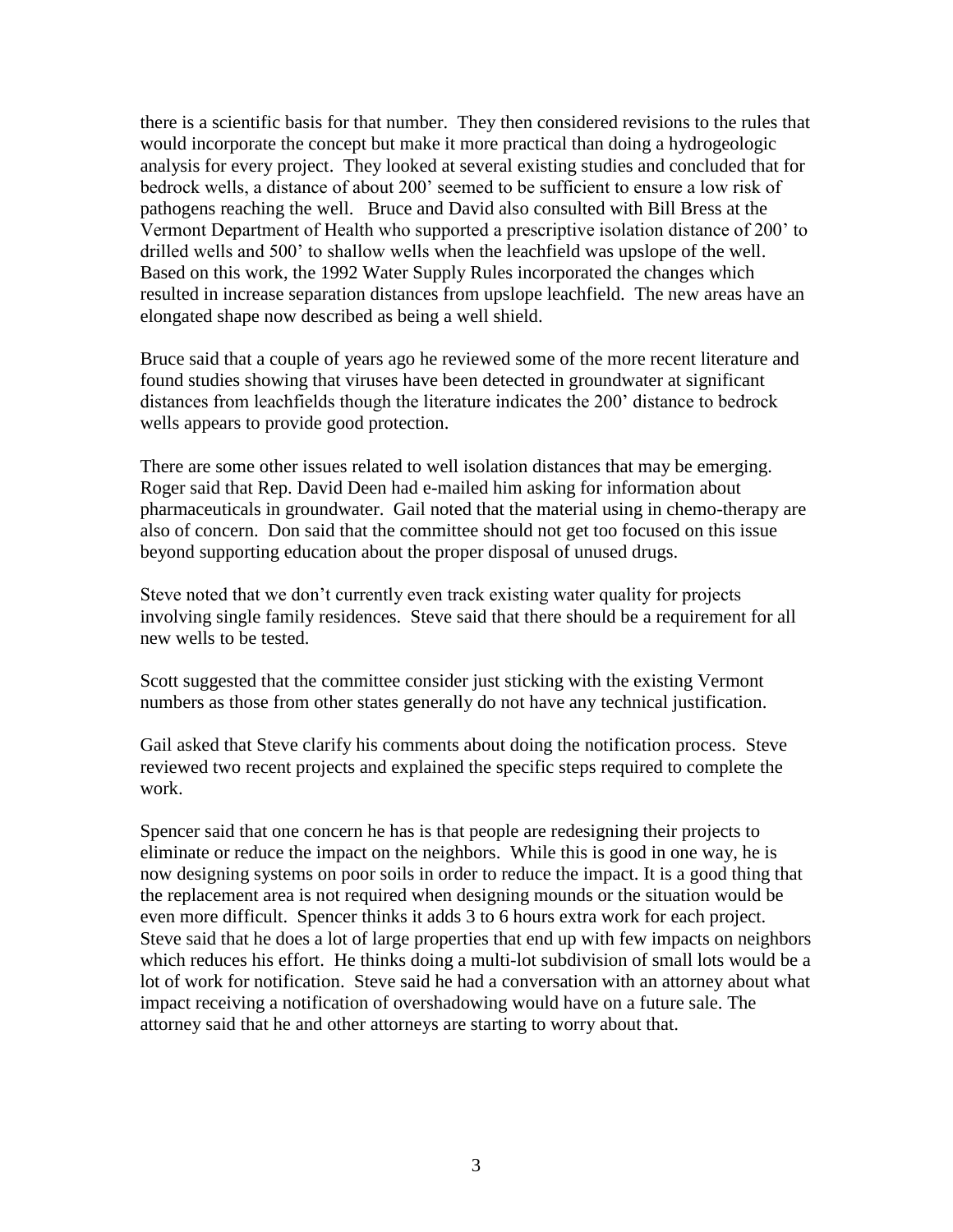Don said that so far he has not had a project where notification is required so he can only estimate the cost. It would be significant because of the time to get addresses and do the copying and mailing process.

Don asked what TAC is charged with doing on the overshadowing topic. Roger reviewed the statutory language.

Steve listed three options:

- 1. Repeal Act 145
- 2. Go to a public review process
- 3. Require the isolations distances be kept on the applicant's property to the extent possible.

Steve noted that option three will require a lot of detail including a decision on how much does cost affect the requirement.

Bruce suggested contacting other states to see if they feel there is a scientific basis for their isolation distances. He thinks that Massachusetts and New Hampshire has looked at this.

A motion was made to recommend keeping the existing Vermont isolation distances. There were 10 votes in favor and one against.

Roger suggested there should be a subcommittee to write language related to granting reductions in isolation distance when certain conditions exist, particularly when there are thick and extensive clay layers that can protect the groundwater.

Steve said the process needs to be improved for the use of hydrogeologic information to make decisions on reductions in isolation distance and there needs to be better trained people to implement the process. Maybe people working in other Divisions could be shared to improve the process.

Claude said that there is a lot of anecdotal evidence that much smaller isolation distances are safe. He said that when the site conditions are limited he has drilled many wells in sand at isolation distances as small as 25' from leachfields discharging into the same sand and they are fine. Scott noted that these wells have not been tested for viruses so there cannot be much assurance that the situation is as safe as you would want for a new project.

The committee recommended keeping the isolation distances the same but beef up the language related to granting reductions based on a hydrogeologic analysis.

# **Meeting dates:**